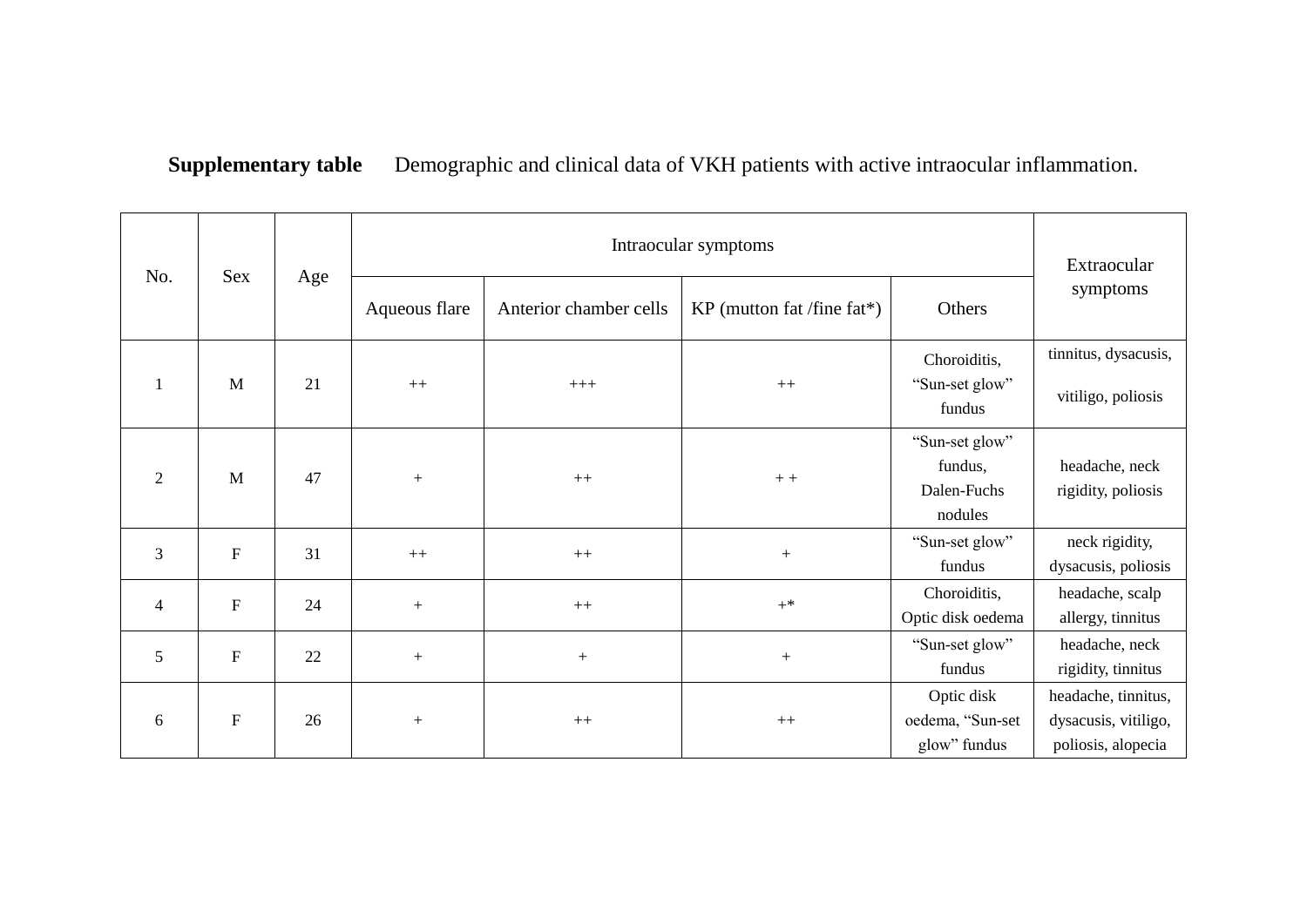| $\overline{7}$ | ${\bf F}$   | 42 | $++$             |                  | $++$             | "Sun-set glow"<br>fundus, | None                |
|----------------|-------------|----|------------------|------------------|------------------|---------------------------|---------------------|
|                |             |    |                  | $\boldsymbol{+}$ |                  | Koppe nodules             |                     |
|                |             |    |                  |                  |                  | Choroiditis,              |                     |
| 8              | $\mathbf F$ | 48 | $\boldsymbol{+}$ | $+++$            | $\mathrm{++}^*$  | Optic disk oedema         | headache, tinnitus  |
|                |             |    |                  |                  |                  | "Sun-set glow"            |                     |
| 9              | M           | 44 | $+$              | $++$             | $++$             | fundus,                   | tinnitus            |
|                |             |    |                  |                  |                  | Dalen-Fuchs               |                     |
|                |             |    |                  |                  |                  | nodules                   |                     |
| 10             | M           | 31 | $++$             | $++++$           | $\boldsymbol{+}$ | "Sun-set glow"            | tinnitus, dysacusis |
|                |             |    |                  |                  |                  | fundus                    |                     |
| 11             | $\mathbf F$ | 16 |                  |                  | $++++$           | "Sun-set glow"            | alopecia            |
|                |             |    | $^{++}$          | $++$             |                  | fundus                    |                     |
|                | $\mathbf F$ | 38 |                  |                  |                  | "Sun-set glow"            |                     |
| 12             |             |    | $\boldsymbol{+}$ | $++++$           | $\boldsymbol{+}$ | fundus                    | tinnitus, dysacusis |
|                |             |    |                  |                  |                  | "Sun-set glow"            |                     |
| 13             | M           |    |                  |                  |                  | fundus,                   | headache, scalp     |
|                |             |    | 22               | $++$             | $++$             | $++$                      | Dalen-Fuchs         |
|                |             |    |                  |                  |                  | nodules                   |                     |
|                |             |    |                  |                  |                  |                           | headache, neck      |
| 14             | M           | 18 | $++$             | $++$             |                  | "Sun-set glow"            | rigidity, tinnitus, |
|                |             |    |                  |                  |                  | fundus                    | dysacusis,          |
|                |             |    |                  |                  |                  |                           | vitiligo, poliosis  |
| 15             | $\mathbf F$ | 28 | $\, +$           | $^{++}$          | $+^*$            | Choroiditis               | tinnitus, dysacusis |
| 16             | $\mathbf F$ | 33 | $^{++}\,$        | $\boldsymbol{+}$ | $+$              | "Sun-set glow"            | headache, scalp     |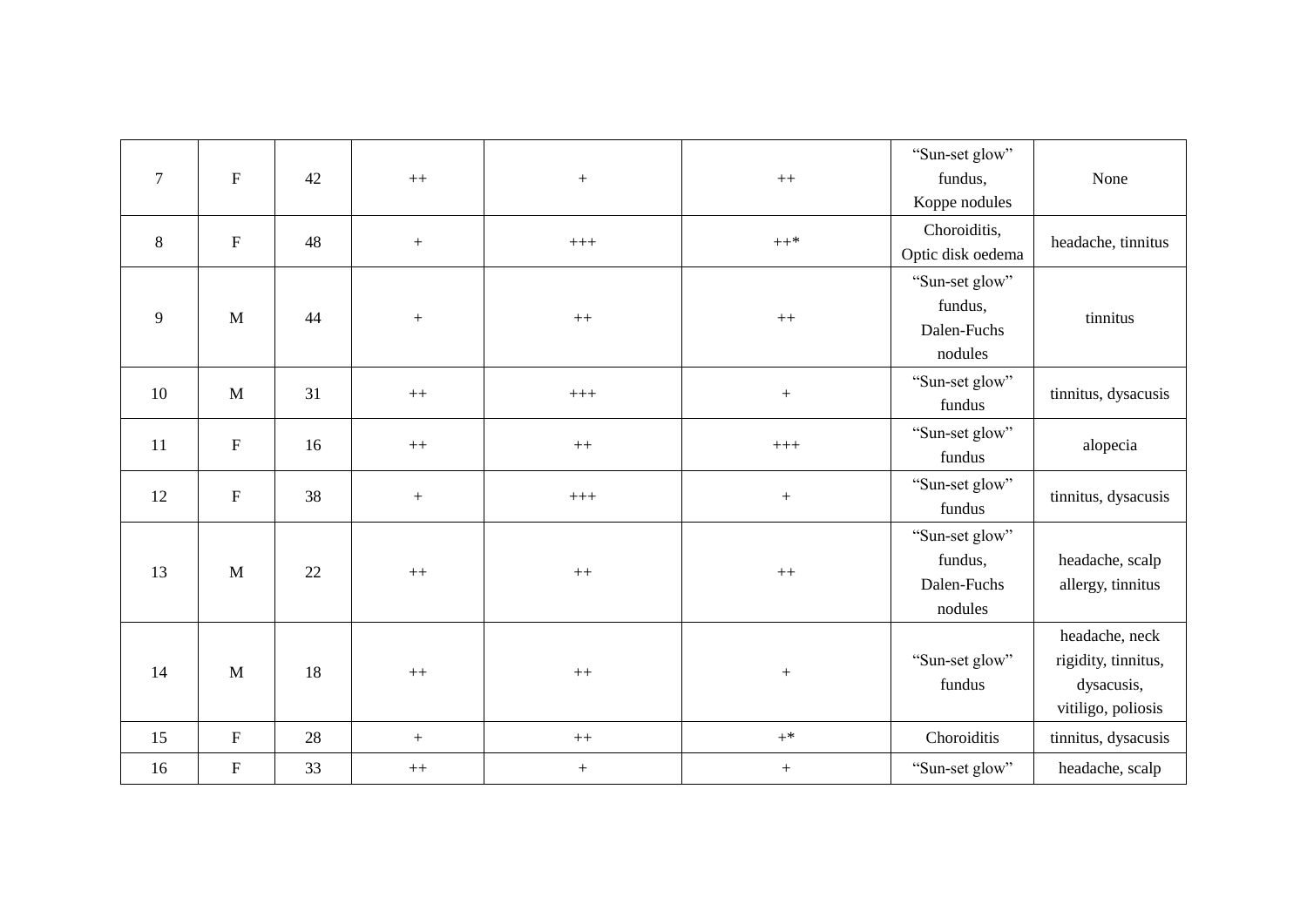|    |                           |    |                  |                  |                  | fundus                                         | allergy, tinnitus,                                                                  |
|----|---------------------------|----|------------------|------------------|------------------|------------------------------------------------|-------------------------------------------------------------------------------------|
|    |                           |    |                  |                  |                  |                                                | poliosis, alopecia                                                                  |
| 17 | $\boldsymbol{\mathrm{F}}$ | 17 | $^{++}$          | $+++$            |                  | Optic disk<br>oedema, "Sun-set<br>glow" fundus | alopecia                                                                            |
| 18 | $\mathbf F$               | 35 | $\boldsymbol{+}$ | $\boldsymbol{+}$ | $\boldsymbol{+}$ | "Sun-set glow"<br>fundus                       | scalp allergy                                                                       |
| 19 | $\boldsymbol{\mathrm{F}}$ | 33 | $++$             | $\boldsymbol{+}$ | $\boldsymbol{+}$ | "Sun-set glow"<br>fundus                       | neck rigidity,<br>tinnitus, dysacusis                                               |
| 20 | ${\bf F}$                 | 32 | $\boldsymbol{+}$ | $\boldsymbol{+}$ | $+^*$            | Choroiditis, Optic<br>disk oedema              | None                                                                                |
| 21 | ${\bf F}$                 | 25 | $++$             | $++$             | $\boldsymbol{+}$ | Optic disk<br>oedema, "Sun-set<br>glow" fundus | headache, tinnitus,<br>dysacusis                                                    |
| 22 | ${\bf F}$                 | 36 | $\boldsymbol{+}$ | $\! + \!$        | $+++$            | "Sun-set glow"<br>fundus                       | headache, scalp<br>allergy, tinnitus,<br>dysacusis, poliosis,<br>alopecia           |
| 23 | M                         | 35 | $\boldsymbol{+}$ | $++$             | $+^*$            | Choroiditis                                    | headache, tinnitus,<br>poliosis                                                     |
| 24 | M                         | 29 | $++$             | $++$             | $^{++}$          | "Sun-set glow"<br>fundus                       | headache, neck<br>rigidity, tinnitus,<br>dysacusis, vitiligo,<br>poliosis, alopecia |
| 25 | $\mathbf F$               | 28 | $\boldsymbol{+}$ | $^{+}$           | $+^*$            | Choroiditis                                    | headache                                                                            |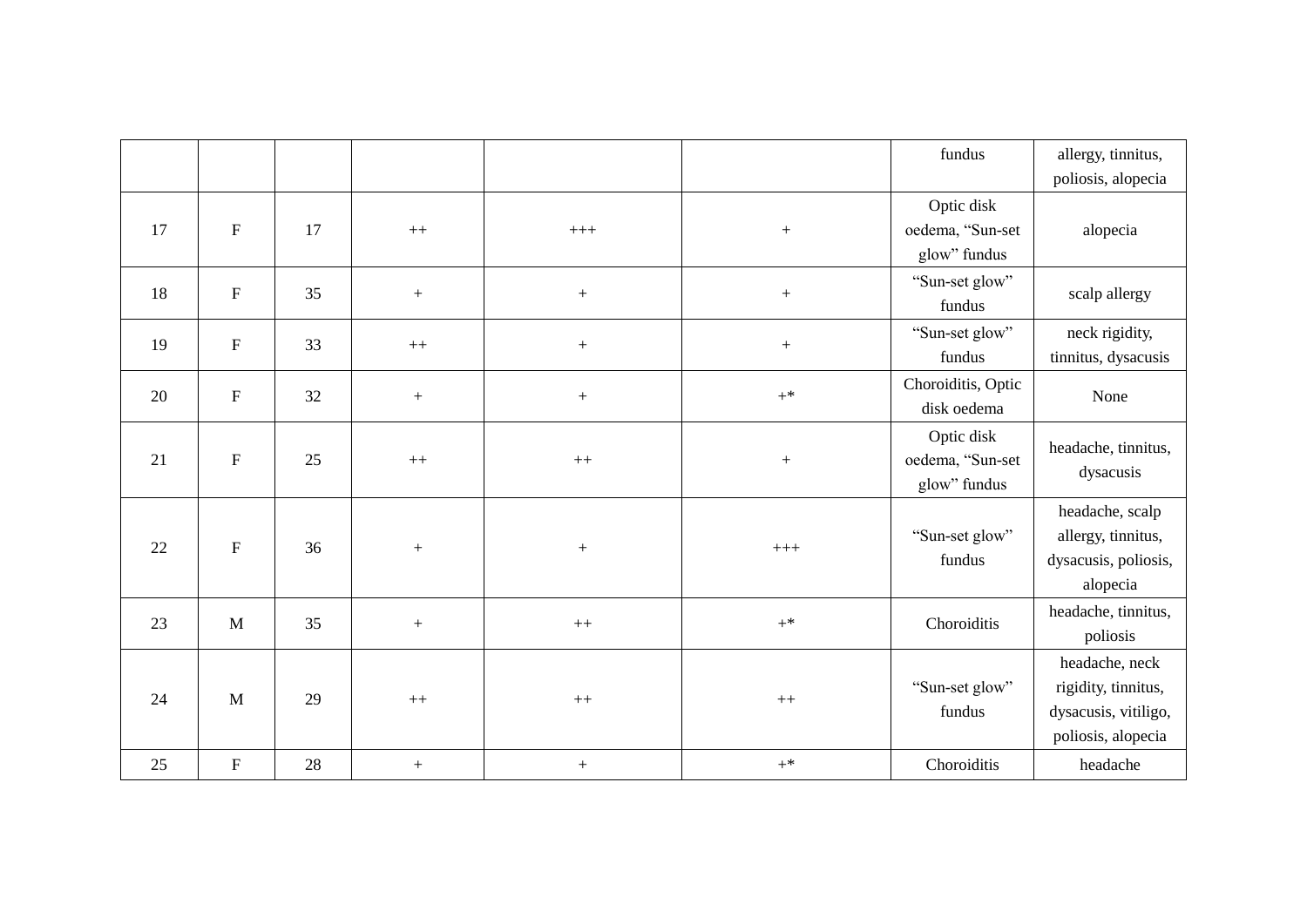| 26 | ${\bf F}$ | 20 | $++$              | $+++$            | $^+$             | "Sun-set glow"<br>fundus,<br>Dalen-Fuchs<br>nodules | vitiligo                                                                                                                     |
|----|-----------|----|-------------------|------------------|------------------|-----------------------------------------------------|------------------------------------------------------------------------------------------------------------------------------|
| 27 | ${\bf F}$ | 21 | $+$               |                  | $++$             | "Sun-set glow"<br>fundus                            | headache, neck<br>rigidity, tinnitus,<br>dysacusis, alopecia                                                                 |
| 28 | M         | 33 | $\boldsymbol{+}$  | $++$             | $+^*$            | Choroiditis,<br>Optic disk<br>oedema,               | headache, dysacusis<br>headache, scalp<br>allergy, neck<br>rigidity, tinnitus,<br>dysacusis, vitiligo,<br>poliosis, alopecia |
| 29 | M         | 32 | $\! + \!\!\!\!$   | $++$             | $++*$            | Choroiditis, Optic<br>disk oedema                   | headache, tinnitus,<br>vitiligo, poliosis                                                                                    |
| 30 | ${\bf F}$ | 33 | $\qquad \qquad +$ | $\boldsymbol{+}$ | $\, +$           | Choroiditis                                         | headache, dysacusis                                                                                                          |
| 31 | M         | 28 | $\! + \!\!\!\!$   | $++$             | $\boldsymbol{+}$ | "Sun-set glow"<br>fundus,<br>Dalen-Fuchs<br>nodules | tinnitus                                                                                                                     |
| 32 | ${\bf F}$ | 30 | $++$              | $^{+++}$         | $\boldsymbol{+}$ | "Sun-set glow"<br>fundus                            | tinnitus, vitiligo,<br>poliosis, alopecia                                                                                    |
| 33 | ${\bf F}$ | 50 | $++$              | $++$             | $^{+++}$         | Optic disk<br>oedema, "Sun-set<br>glow" fundus      | headache                                                                                                                     |